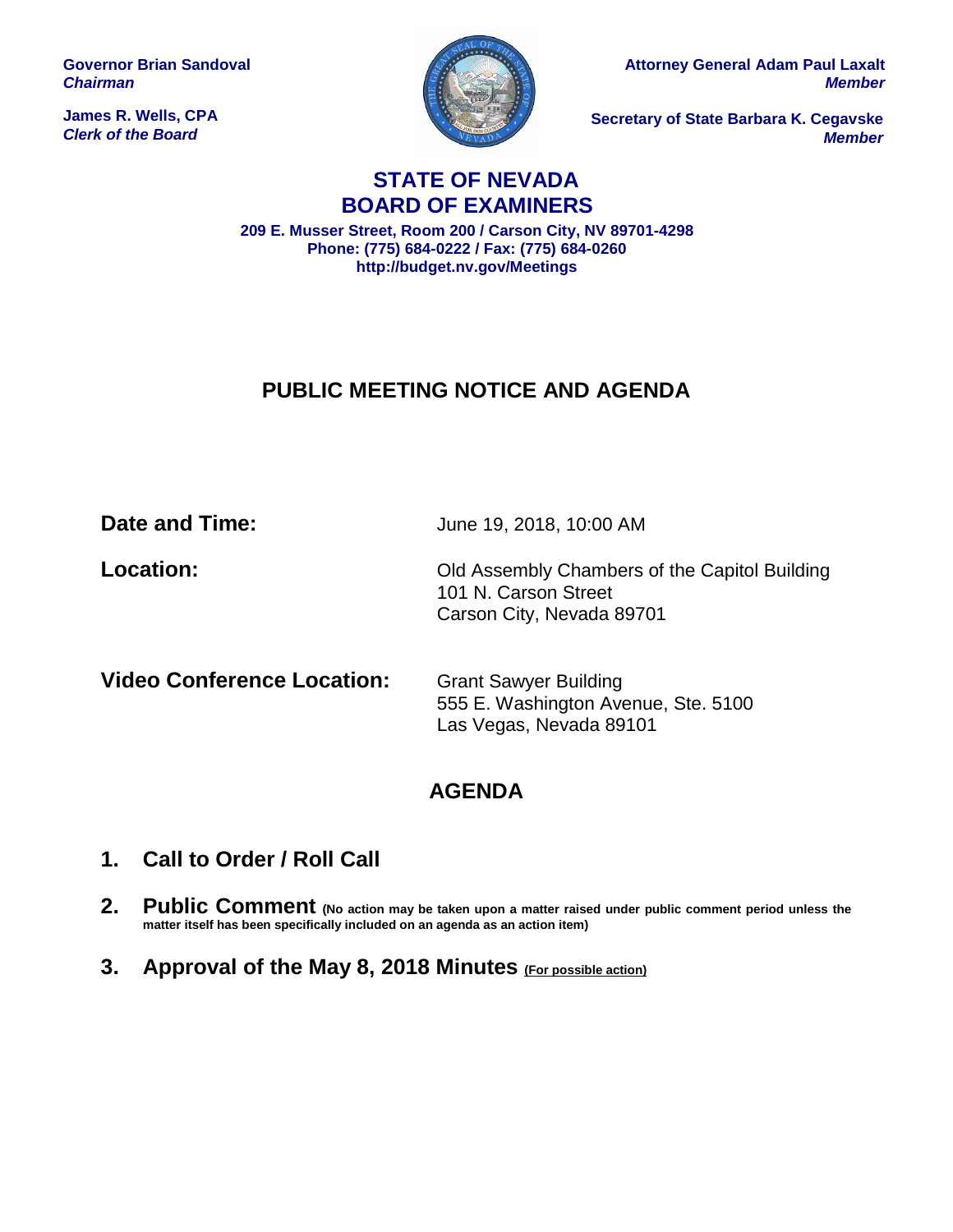## **4. Department of Administration – Victims of Crime Fiscal Year 2018 3 rd Quarter Report and Fiscal Year 2018 4 th Quarter Recommendation**

Pursuant to NRS 217.260, Department of Administration shall prepare and submit quarterly to the Board of Examiner, for its approval, estimates of available revenue in the Fund for the Compensation of Victims of Crime, and the anticipated claim costs for the quarter. If revenues are insufficient to pay anticipated claims, the statute directs a proportional decrease in claim payments.

The 3<sup>rd</sup> quarter Fiscal Year 2018 Victims of Crime Program report states all approved claims were resolved totaling \$3,786,355.49 with \$1,891,392.09 paid out of the Victims of Crime Program account and \$1,894,963.40 resolved through vendor fee adjustments and cost containment policies.

The program anticipates future reserves at \$7.3 million to help defray crime victims' medical costs.

Based on these projections, the Victims of Crime Program recommends paying Priority One, Two and Three claims at 100% of the approved amount for the  $4<sup>th</sup>$ quarter of fiscal year 2018.

#### **5. Review and Consideration of a Victims of Crime Appeal (For discussion and possible action)**

#### **Department of Administration – Victims of Crime Program**

Pursuant to NRS 217.117, Section 3, the Board may review the case and either render a decision within 15 days of the Board meeting: or if they would like to hear the case with the appellant present, they can schedule the case to be heard at their next meeting. The Board may affirm, modify or reverse the decision of the Appeals Officer.

## **6. Request to Purchase State Vehicles (For possible action)**

Pursuant to NRS 334.010, no automobile may be purchased by any department, office, bureau, officer or employee of the state without prior written consent of the State Board of Examiners.

| <b>AGENCY NAME</b>                                                                   | # OF<br><b>VEHICLES</b> | <b>NOT TO</b><br><b>EXCEED:</b> |
|--------------------------------------------------------------------------------------|-------------------------|---------------------------------|
| Department of Administration -<br><b>Fleet Services Division</b>                     | 2                       | \$48,239                        |
| Department of Conservation and Natural<br><b>Resources - Division of State Parks</b> | 3                       | \$221,856                       |
| <b>Total</b>                                                                         | 5                       | \$270,095                       |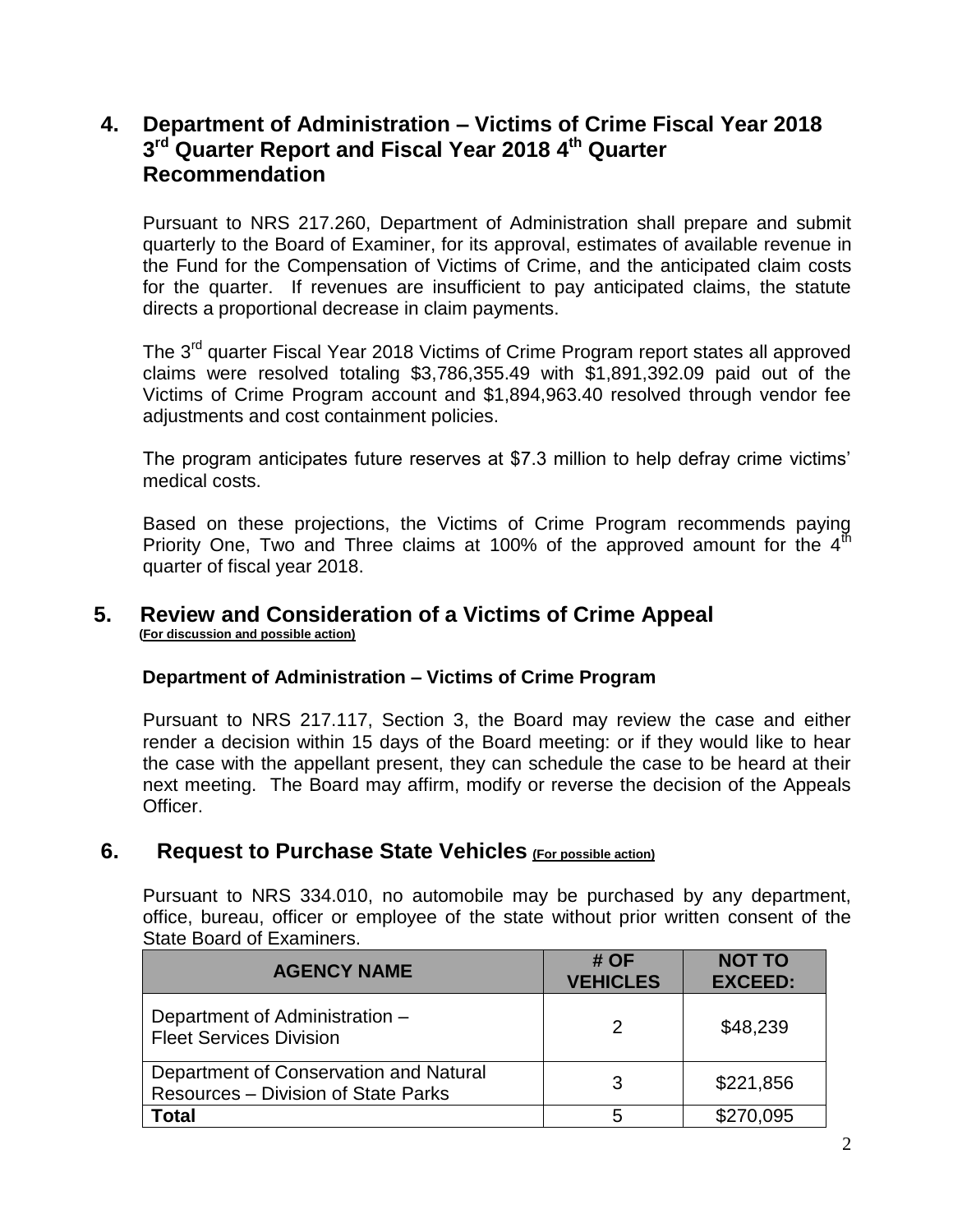## **7. Request to Designate Positions in State Government as Critical Labor Shortages (For possible action)**

Pursuant NRS 286.523, the Administrator of the Aging and Disability Services Division (ADSD) requests the Board of Examiners designate the Physical Therapist-Pediatric classification as a "critical labor shortage" and grant a Public Employees Retirement System exception for Robbin Hickman. This designation is requested through June 30, 2020 for approximately 30 hours per week and will allow for the reemployment of qualified retired employees to fill ADSD Physical Therapist-Pediatric needs for Nevada Early Intervention Services locations, which a critical labor shortage has been appropriately identified.

## **8. Recommendation Regarding the Agency's Determination to use the Emergency Provision to Contract with a Current and/or Former State Employee (For possible action)**

Pursuant to NRS 333.705, subsection 4, the Office of Attorney General seeks the Board's favorable finding regarding the Agency's determination to use the statute's emergency provision to contract with Melissa Piaseck MD PC, a current Dean with the Nevada System of Higher Education, to provide expert testimony and evaluations with lawsuits and criminal matters involving the State of Nevada. The Board of Examiners shall review the contract and notify the agency whether it would have approved the contract if it had been entered into pursuant to NRS 333.705, subsection 1.

## **9. Authorization to Contract with a Current and/or Former State Employee (For possible action)**

#### **A. Department of Administration – Purchasing Division**

Pursuant to NRS 333.705, subsection 1, the Purchasing Division requests authority to contract with a former correctional officer, Daniel Henson, through Allied Universal Security Services, Master Service Agreement #19049, to provide uniformed security guard services.

#### **B. Department of Transportation**

Pursuant to NRS 333.705, subsection 1, the Department requests authority to contract with a former employee, Kenneth Oates. Diversified Consulting Services plans to utilize Mr. Oates as an Inspector Level IV on an asneeded basis in NDOT Construction Crew District III. This will be a full-time contracted position with season layoffs working from June 2018 to April 2020.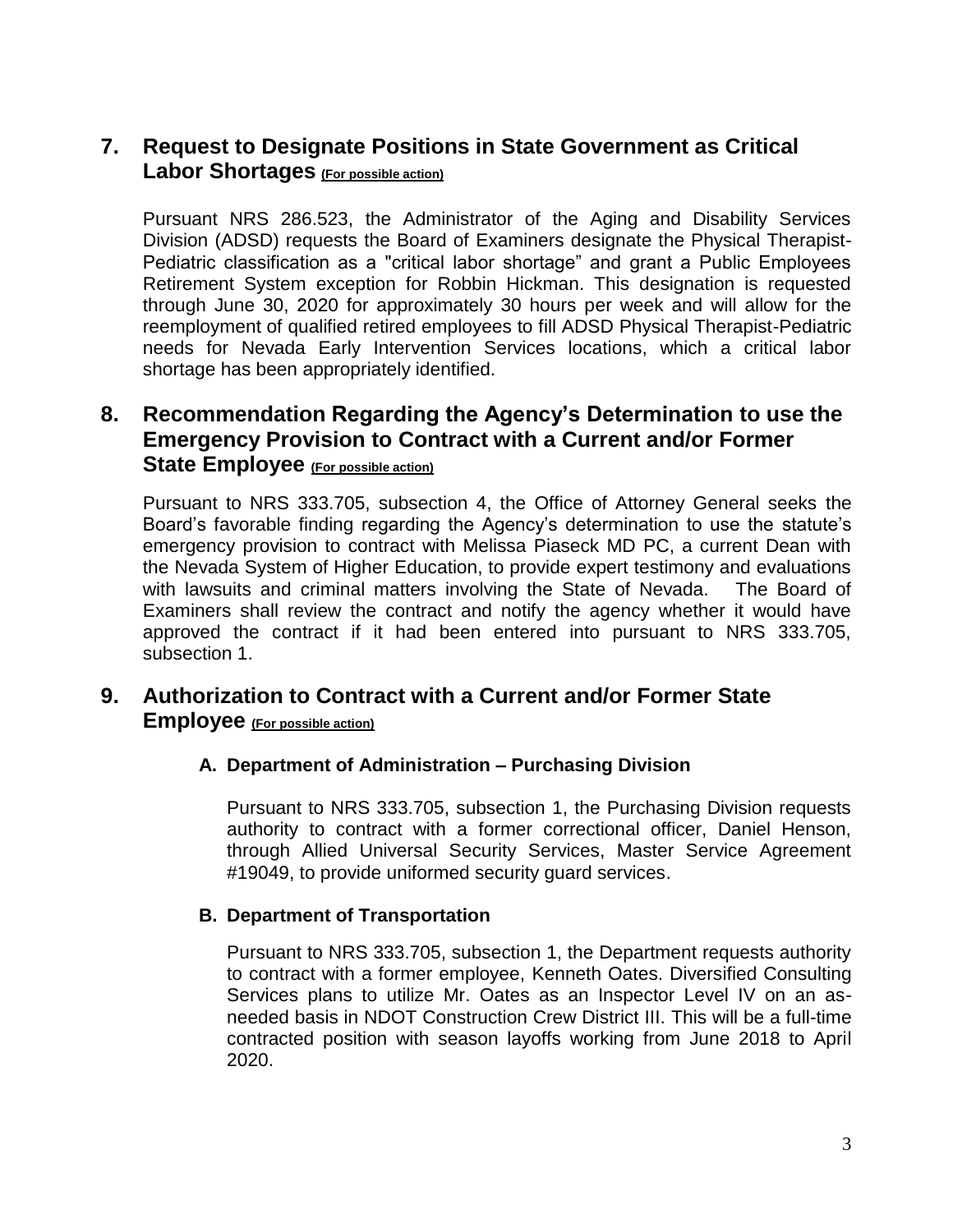#### **C. Department of Transportation**

Pursuant to NRS 333.705, subsection 1, the Department requests authority to contract with a former employee, Thomas Pearson. Diversified Consulting Services plans to utilize Mr. Pearson as an Inspector Level IV position on as-needed basis in NDOT Construction Crew District III. This will be a full-time contracted position with season layoffs working from June 2018 to April 2020.

### **D. Department of Transportation**

Pursuant to NRS 333.705, subsection 1, the Department requests authority to contract with a former employee, Mike Pendergraft. Henningson, Durham and Richardson, Inc. plans to utilize Mr. Pendergraft as an Inspector Level IV position in the Full Administration of District II Betterment Projects. This will be a full-time contracted position working forty hours per week from June 2018 to September 2019.

### **E. Attorney General's Office**

Pursuant to NRS 333.705, subsection 1, the Office of Attorney General requests authority to contract with a current Dean with the Nevada System of Higher Education, Melissa Piasecki MD PC, a current Dean with the Nevada System of Higher Education, to assist with lawsuits and criminal matters. Relates to Information Contract number three, contract number 20071 and Information Contract number eight, contract number 20070.

### **10. Request for a Recommendation of Approval to the Interim Finance Committee for an Allocation Amount from the Contingency Account (For possible action)**

#### **A. Department of Conservation and Natural Resources – Division of Forestry – FY 2018**

Pursuant to NRS 353.268, the Division requests an allocation of \$1,621,538 from the Interim Finance Committee General Fund Contingency Account to fund emergency response activities in Fiscal Year 2018.

#### **B. Department of Conservation and Natural Resources – Division of Forestry – FY 2019**

Pursuant to NRS 353.268, the Division requests an allocation of \$2,500,000 from the Interim Finance Committee General Fund Contingency Account to replenish funds carried back from the Fiscal Year 2019 for emergency response activities in Fiscal Year 2018.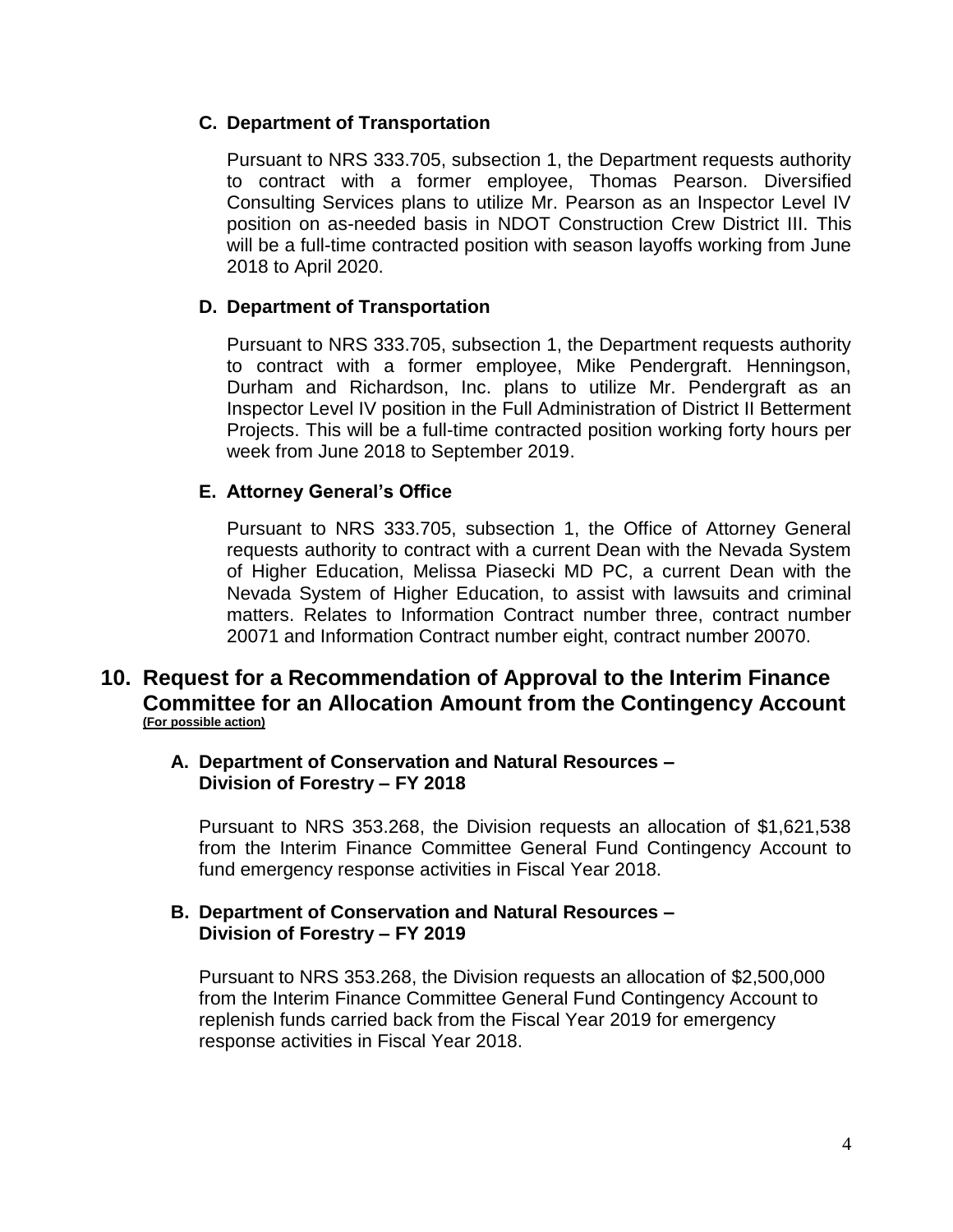#### **C. Department of Corrections**

Pursuant to NRS 353.268, the Nevada Department of Corrections requests an allocation of \$3,174,606 in Fiscal Year 2018 from the Interim Finance Committee General Fund Contingency Account to fund projected shortfalls in Personnel Services, Inmate Driven and Utility expenditure categories for the remainder of the fiscal year.

### **D. Judicial Branch – Supreme Court and Court of Appeals**

Pursuant to NRS 353.268, Nevada Judicial Branch Supreme Court and the Nevada Court of Appeals (COA) request an allocation of \$232,998 in Fiscal Year 2019 from the Interim Finance Committee General Fund Contingency Account to fund information technology projects that were unable to be completed in Fiscal Year 2018.

### **E. Department of Public Safety – Nevada Division of Investigations**

Pursuant to NRS 353.268, the Nevada Division of Investigation requests an allocation of \$8,691 from the Interim Finance Committee Highway Fund Contingency Account to cover a projected shortfall in Highway Fund authorization within the Personnel Services category for the remainder of the fiscal year.

## **11. Requests for the Allocation and Disbursement of Funds for Salary Adjustments (For possible action)**

The 2017 Legislature, through Assembly Bill 517 and Senate Bill 368, made appropriations from the General Fund and the Highway Fund to the Board of Examiners to meet salary deficiencies that may be created between the appropriated money of the State's respective departments, commissions, and agencies and the salary requirements for the personnel of those departments, commissions, and agencies. The Board of Examiners, upon recommendation of the Director of the Governor's Finance Office, may allocate and disburse amounts, from the appropriate fund, to the departments, commissions and agencies of the State for the purpose of paying personnel salary deficiencies.

The following department, commission and agency requests for allocations from the General Fund and/or Highway Fund salary adjustment accounts are recommended by the Director of Finance: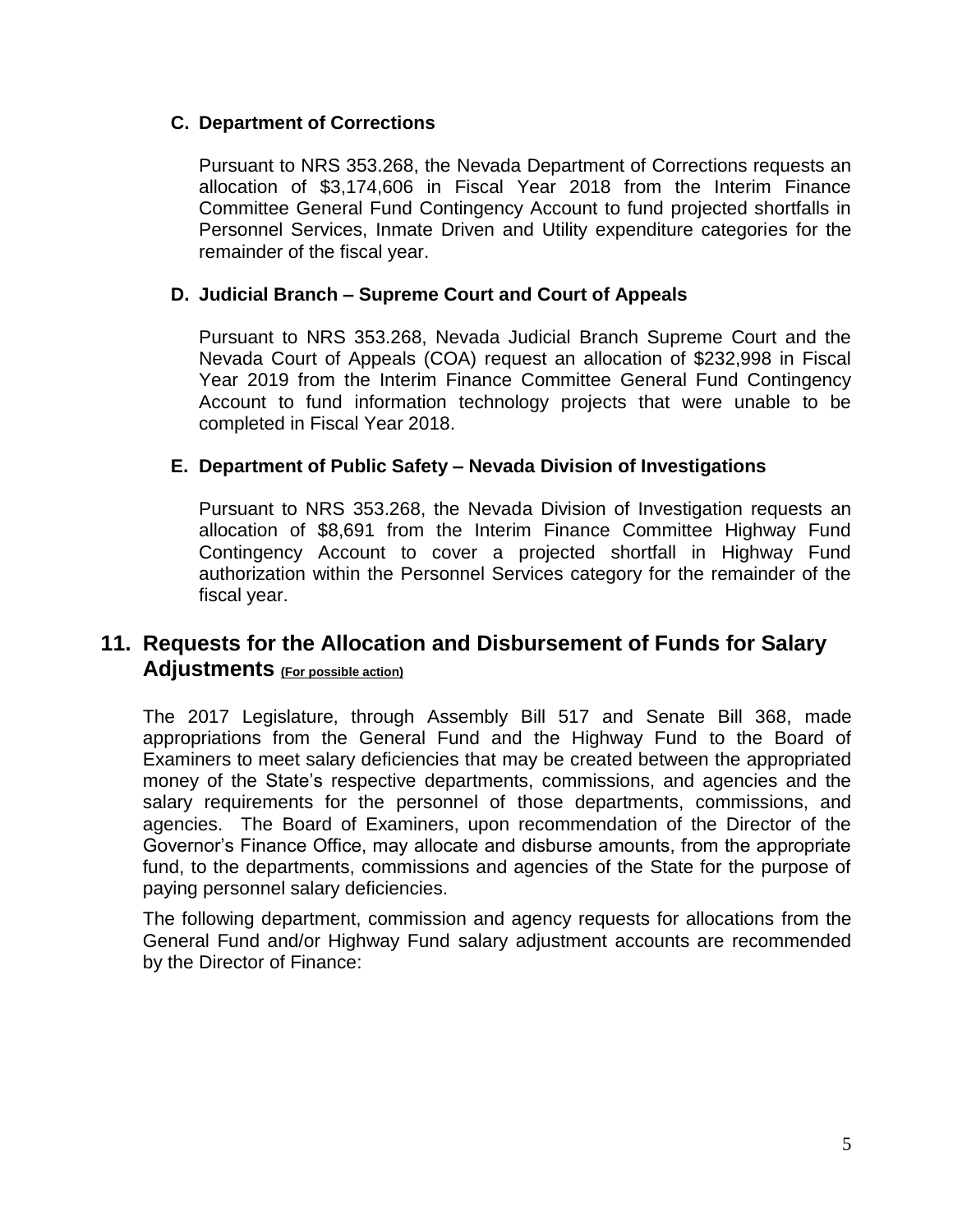| <b>BA#</b> | <b>BUDGET ACCOUNT NAME</b>                  | <b>GENERAL FUND</b><br><b>ADJUSTMENT</b> | <b>HWY FUND</b><br><b>ADJUSTMENT</b> |
|------------|---------------------------------------------|------------------------------------------|--------------------------------------|
|            | <b>Department of Public Safety</b>          |                                          |                                      |
|            | <b>Nevada Division</b>                      |                                          |                                      |
| 3743       | of Investigations                           |                                          | \$8,612                              |
|            | <b>Total</b>                                |                                          | \$8,612                              |
|            | <b>Nevada System</b><br>of Higher Education |                                          |                                      |
| 2980       | University of Nevada, Reno                  | \$3,400,865                              |                                      |
|            | University of Nevada,                       |                                          |                                      |
| 2987       | Las Vegas                                   | \$4,565,294                              |                                      |
| 3011       | College of Southern Nevada                  | \$1,866,952                              |                                      |
| 3005       | Nevada State College                        | \$278,198                                |                                      |
|            | <b>Truckee Meadows</b>                      |                                          |                                      |
| 3018       | <b>Community College</b>                    | \$296,183                                |                                      |
|            | University of Nevada,                       |                                          |                                      |
| 3002       | Las Vegas - Dental School                   | \$274,657                                |                                      |
|            | University of Nevada, Las                   |                                          |                                      |
| 2988       | Vegas - Intercollegiate Athletics           | \$31,257                                 |                                      |
|            | University of Nevada, Las                   |                                          |                                      |
| 2992       | Vegas - Law School                          | \$144,558                                |                                      |
|            | University of Nevada,                       |                                          |                                      |
|            | Las Vegas-                                  |                                          |                                      |
| 3001       | <b>Statewide Programs</b>                   | \$32,710                                 |                                      |
| 3004       | <b>Business Center North</b>                | \$21,845                                 |                                      |
|            | University of Nevada, Las                   |                                          |                                      |
| 3014       | Vegas - School of Medicine                  | \$266,550                                |                                      |
|            |                                             |                                          |                                      |
|            | <b>Total</b>                                | \$11,179,069                             |                                      |
|            | <b>Tahoe Regional</b>                       |                                          |                                      |
| 4204       | <b>Planning Agency</b>                      | \$18,216                                 |                                      |
|            | <b>Total</b>                                | \$18,216                                 |                                      |
|            | <b>Department of Tourism</b>                |                                          |                                      |
|            | <b>Stewart Indian</b>                       |                                          |                                      |
| 2601       | <b>School Living Legacy</b>                 | \$3,041                                  |                                      |
|            | <b>Total</b>                                | \$3,041                                  |                                      |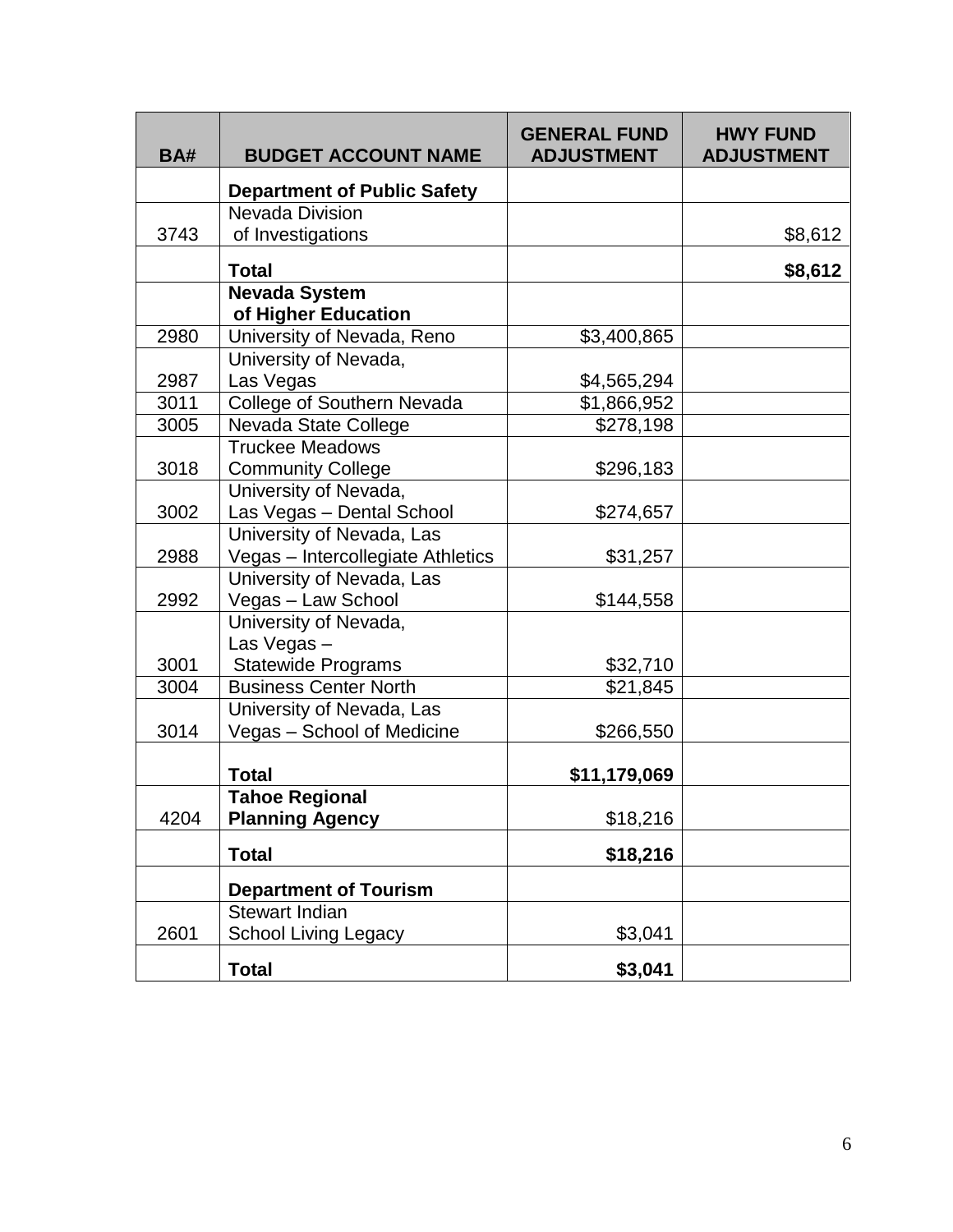### **12. Approval of Master Lease Agreements (For possible action)**

#### **Department of Administration – Division of Enterprise Information Technology Services**

The Division seeks approval for the Fifth Amendment to the existing master lease agreement with International Business Machines. This amendment extends the termination date from November 30, 2021 to May 31, 2022 and increases the maximum amount from \$10,425,914.54 to \$11,717,676.30 due to the purchase/lease of hardware and hardware maintenance and services for the mainframe server.

### **13. Request for a Specific Travel Policy Change (For possible action)**

#### **Department of Conservation and Natural Resources**

Pursuant to NRS 281.160 the Department of Conservation and Natural Resources, requests approval of a department specific travel policy which includes an employee per diem rate for camping and use of personal aircraft for state business for the convenience of the employee.

- **14. [Approval of Proposed Leases](/uploadedFiles/budget.nv.gov/content/Meetings/Board_of_Examiners/2017(1)/Agenda_Item_14_Leases_Summary.pdf) (For possible action)**
- **15. [Approval of Proposed Contracts](/uploadedFiles/budget.nv.gov/content/Meetings/Board_of_Examiners/2017(1)/Agenda_Item_15_Contracts_Summary.pdf) (For possible action)**
- **16. [Approval of Proposed Master Service Agreements](http://budget.nv.gov/uploadedFiles/budget.nv.gov/content/Meetings/Board_of_Examiners/2017(1)/Agenda_Item_16_Master_Service_Agreement_Summary.pdf) (For possible action)**

## **17. Information Item – [Clerk of the Board Contracts](/uploadedFiles/budget.nv.gov/content/Meetings/Board_of_Examiners/2017(1)/Agenda_Item_17_Info_Contract_Summary.pdf)**

Pursuant to NRS 333.700, the Clerk of the Board may approve all contract transactions for amounts less than \$50,000. Per direction from the August 13, 2013 meeting of the Board of Examiners, the Board wished to receive an informational item listing all approvals applicable to the new threshold (\$10,000 - \$49,999). Attached is a list of all applicable approvals for contracts and amendments approved from April 17, 2018 through May 21, 2018.